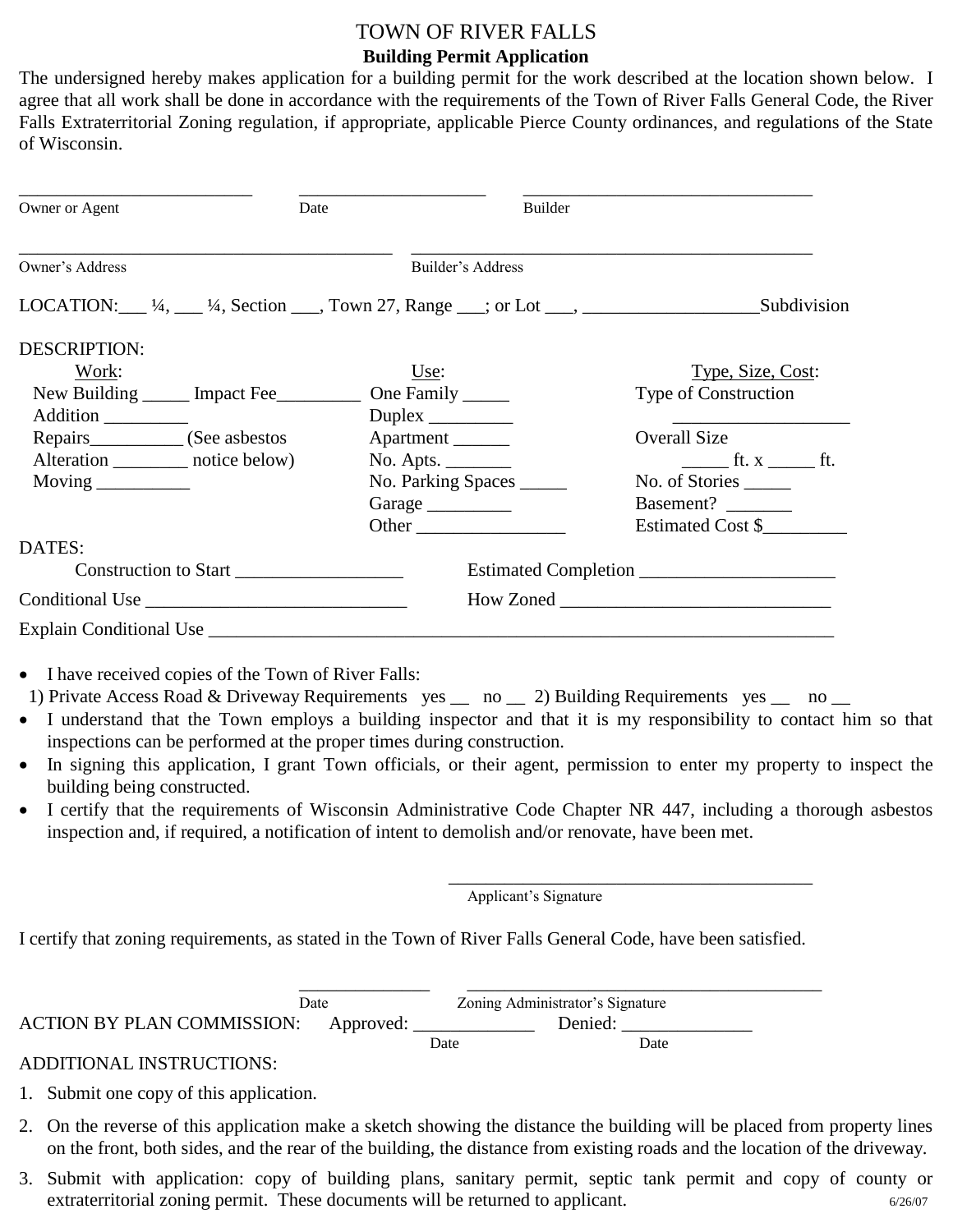#### **TOWN OF RIVER FALLS Site Plan**

| Name    | Parcel Number | Location |  |
|---------|---------------|----------|--|
|         |               |          |  |
| Address |               |          |  |

Draw a diagram showing location of existing buildings, septic system, well, lot lines, driveway, roads, set backs, etc.

Scale:  $\bullet$  =  $\_\_$ 

I, as the applicant for a building permit, take responsibility for the accuracy of the above map. In the event the new structure is placed in an area, which violates the River Falls Town Code in respect to setbacks, I agree to move the structure at my expense.

\_\_\_\_\_\_\_\_\_\_\_\_\_\_\_\_\_\_\_\_\_\_\_\_\_\_\_\_\_\_\_\_ \_\_\_\_\_\_\_\_\_\_\_\_\_\_\_\_\_\_\_\_\_\_

Signature Date

TOWN OF RIVER FALLS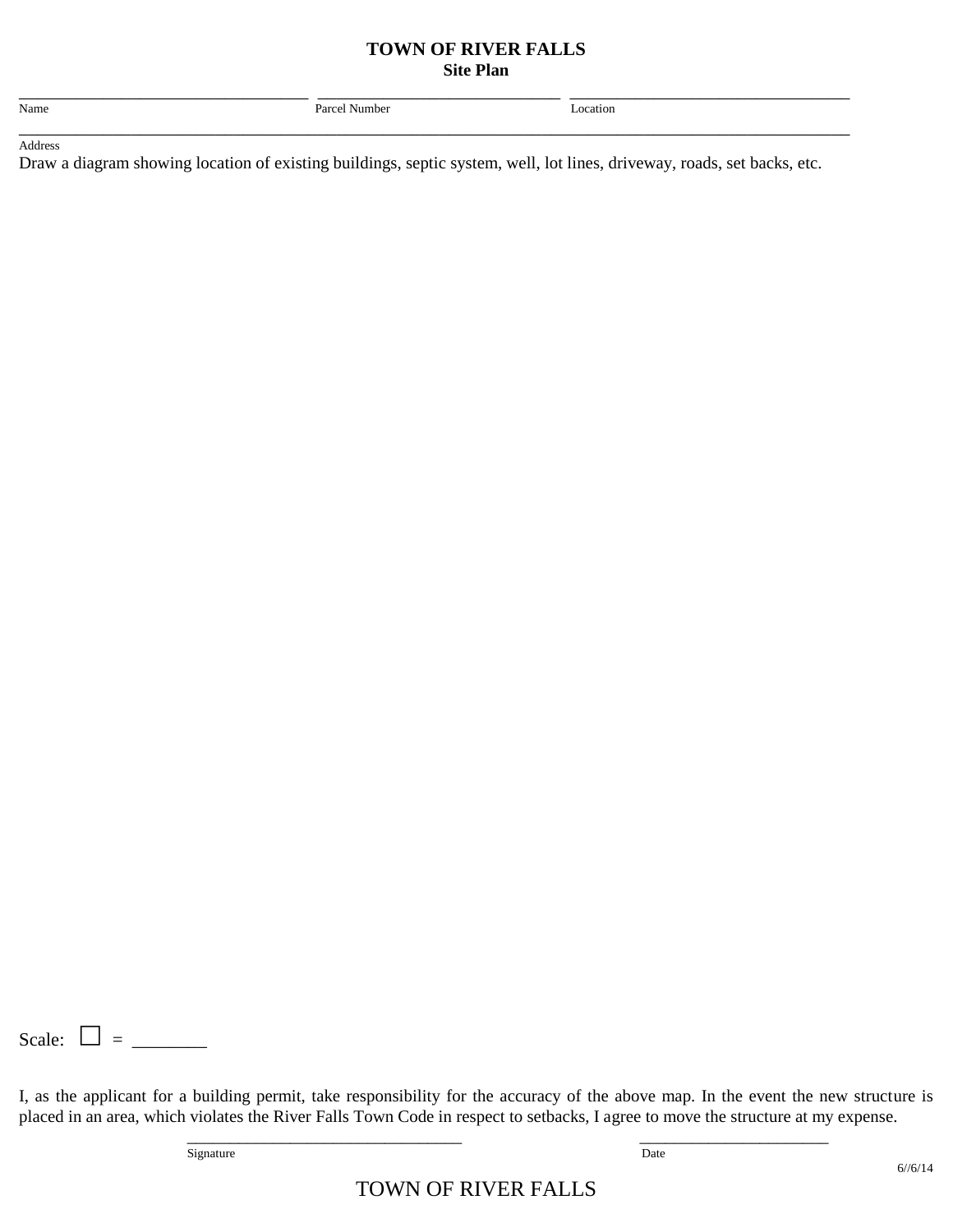# **Building Requirements**

- 1. Building permits for dwellings are not authorized within the Town upon agricultural lands classified 1, 2, or 3. Exceptions may be made for agricultural related buildings.
- 2. There shall be no more than 4 lots per quarter quarter section in districts zoned Ag Residential A-2.
- 3. A new dwelling must be on two acres of land or more, except where the extra-territorial zoning exists.
- 4. A site plan must be drafted for all new construction or additions to existing structures and buildings for commercial, industrial, institutional, government buildings, churches, clubs, schools or multi-family uses.
- 5. All certified survey maps and site plans must be reviewed by the Plan Commission prior to Town Board consideration.
- 6. Any building requests within the City of River Falls Extra-Territorial Zoning area must have authorization from the City Zoning Administrator before requesting a building permit from the Town of River Falls.

## *The Town of River Falls Zoning Administrator should be contacted to see that the above building requirements can be met, and completed in the necessary order.*

7. Town roadway setback requirements are as follows:

| Distance from<br>building to: | State/Federal<br>Highway | County<br>Highway | Town<br>Road |
|-------------------------------|--------------------------|-------------------|--------------|
| Centerline of road 110 feet   |                          | 100 feet          | 75 feet      |
| Right of way                  | 77 feet                  | 67 feet           | 42 feet      |

Whichever of the two (state or county) set back of right-of-way requirement is the greater, is the one that has to be utilized.

- 8. A 10 foot requirement exists relative to the lot lines, at both the rear and sides of lots.
- 9. New driveways entering onto a town road must be approved by the Town Board (see Driveway form).
- 10. Correct minimum distance between well and septic system is 50 feet or as stated in the State Statutes (see County setback requirements for other setbacks).
- 11. Any non-residential facility and properties owning or occupying a new building, or a building that is remodeled or expanded by 50% or more in floor area, shall provide a designated area for separation, temporary storage and collection of solid waste and recyclables, either within or adjacent to the building.
- 12. Remodeling permits are needed for existing structures, where the costs are \$2500 or in excess. Day-to-day maintenance and repairs to existing structures do not require a remodeling permit.

**\*\*\*\*\*\*\*\*\*\*\*\*\*\*\*\*\*\*\*\*\*\*\*\*\*\*\*\*\*\*\*\*\*\*\*\*\*\*\*\*\*\*\*\*\*\*\*\*\*\*\*\*\*\*\*\*\*\*\*\*\*\*\*\*\*\*\*\*\*\*\*\***

13. **Penalty for not obtaining a building permit will be as follows: If construction begins before permit is approved, paid for, issued and picked up, the cost of the permit shall be the original fee plus a penalty of three (3) times the fee.**

**\*\*\*\*\*\*\*\*\*\*\*\*\*\*\*\*\*\*\*\*\*\*\*\*\*\*\*\*\*\*\*\*\*\*\*\*\*\*\*\*\*\*\*\*\*\*\*\*\*\*\*\*\*\*\*\*\*\*\*\*\*\*\*\*\*\*\*\*\*\*\*\***

14. Building permits shall lapse and be void unless building operations are commenced within 6 months from the date of issuance thereof, and completed within 12 months of issuance date of the permit. Permits may be renewed once by